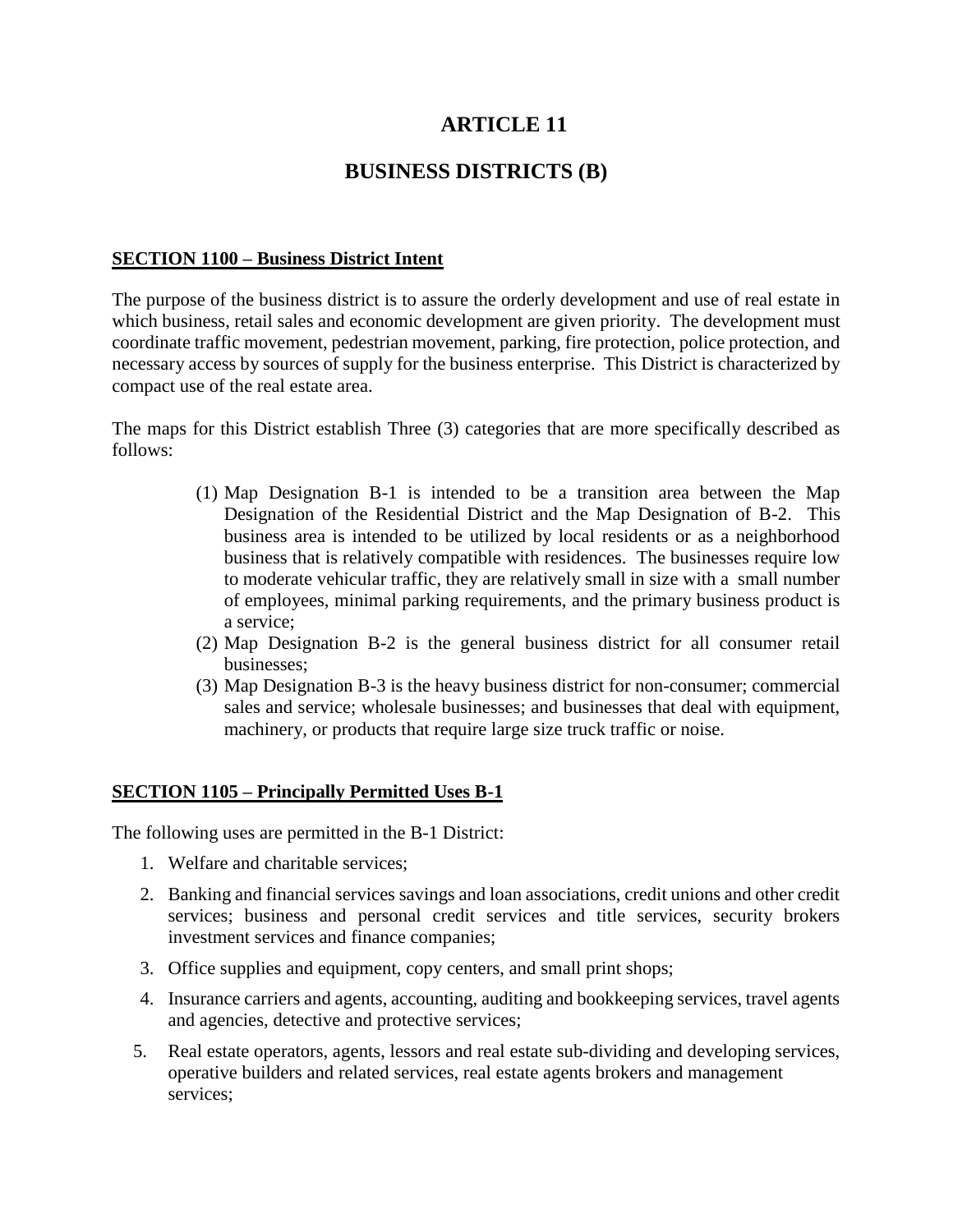- 6. Physician and dental services, but not clinics or multiple specialty group practices or extended medical treatment facilities;
- 7. Legal, engineering, architectural, education and scientific research services, charitable and social services administration offices;
- 8. Professional, social, fraternal, civic and business associations and organizations with all meetings and activities being conducted indoors;
- 9. Beauty and barber services and tanning salons, and massage;
- 10. Group Child Care Centers Class I and II (Site Plan Review required) ;
- 11. Bed and Breakfast Inns;
- 12. Laundering, dry cleaning and dyeing services including self-service, alteration and garment repair and custom tailoring, shoe repair, shoe shining and hat cleaning services. Laundromats and self-service washing and drying;;
- 13. Photography studios, retail sales of cameras and accessories, photo finishing services and supplies, picture framing;
- 14. Art, music, dancing, karate or similar schools;
- 15. Dwelling units, provided the living area is located within the structure of a business and the living area does not occupy more than 50 percent of the structure.
- 16. Funeral Homes and crematoriums including cemeteries or mausoleums.

#### **SECTION 1110 - Accessory Uses B-1**

Accessory uses, buildings and structures customarily incidental and subordinate to any of the permitted uses defined to be:

- 1. Uses or spaces of integral relation to the developed portions of the district;
- 2. Accessory uses for dwelling listed in Article 10;
- 3. Signage;
- 4. Parking;
- 5. Temporary buildings incidental to construction;
- 6. Storage, uncrating or unpacking areas provided such activities are an integral function of a permitted use and do not create enclosed or outside spaces which will tend to enlarge or overpower the activities of permitted uses;
- 7. Automatic teller machines;
- 8. Recycling collection points;
- 9. Recreation.
- 10. Any accessory uses must comply with the size and distance regulations for the District.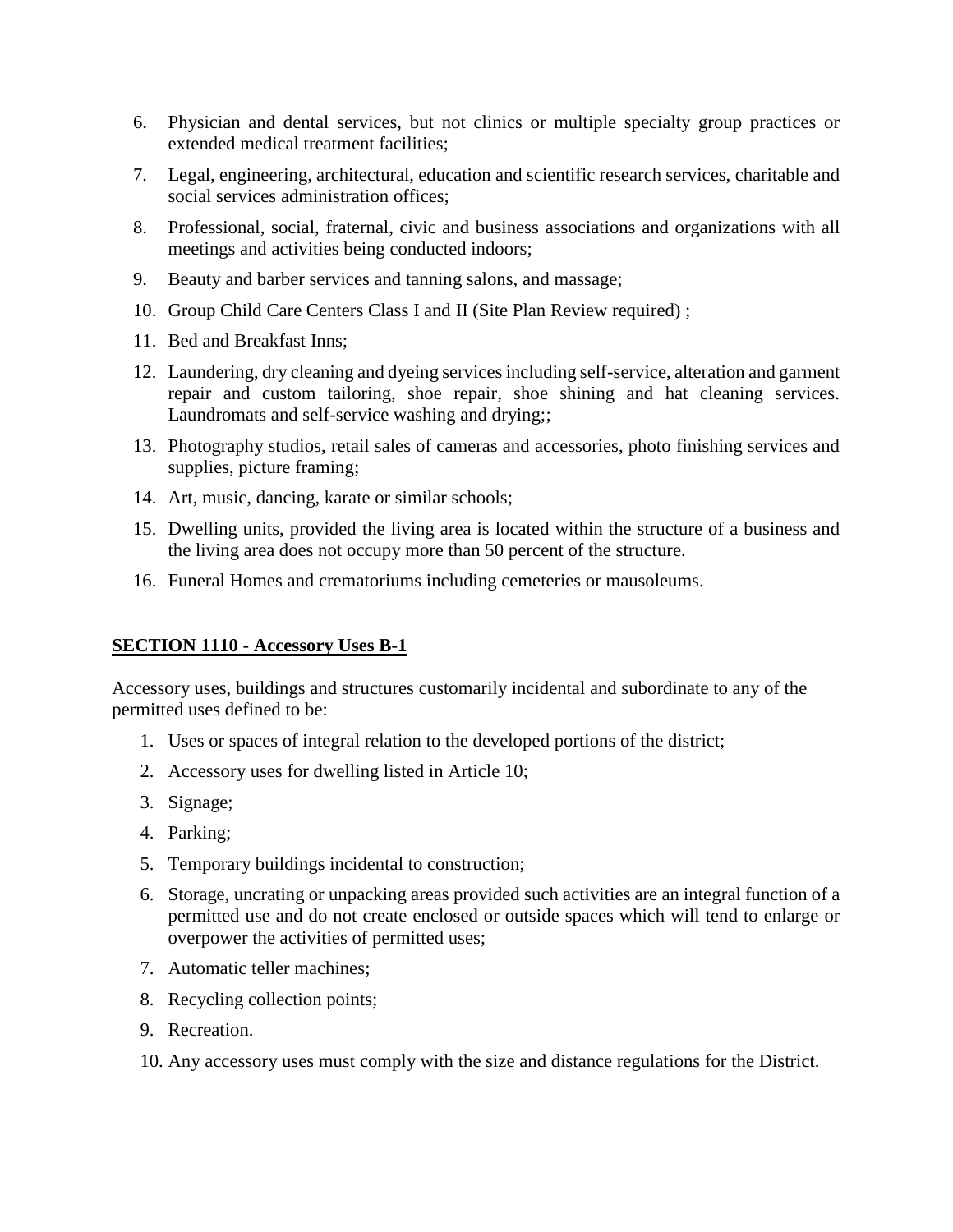## **SECTION 1115 – Conditional Uses and Criteria B-1**

The following uses and appropriate accessories subject to the approval and conditions of the Board of Zoning Appeals provided: a) the activity is an integral and subordinate function of a permitted commercial use, professional or personal service; or b) the activity will further add to and not detract from the creation of a compact, multi-purpose center; and, c) the arrangement of uses, buildings or organization of permitted and accessory uses to be protected in the district:

- 1. Garden and landscape sales including florist greenhouses, lawn furniture, gazebos, sheds and the like;
- 2. Mini-warehouses or storage facilities;
- 3. Printing of newspapers, books, and periodicals;
- 4. Real estate management services and builders offices etc. requiring outside storage equipment or supplies;

## **SECTION 1120 – Permitted Permanent Special Exceptions B-1**

The following are permitted as permanent special exceptions when authorized by the Decatur County Board of Zoning Appeals in the B-1 District:

- 1. Municipal or public buildings such as libraries, post offices, museums, schools, fire stations, City Hall, senior citizen centers, and similar buildings or uses; also public parks and playgrounds;
- 2. Professional medical or dental clinics or multiple specialty treatment facilities and nursing homes;
- 3. Private clubs and fraternal lodges;
- 4. Parking lots, veterinary clinics, animal kennels;
- 5. Food service facilities designed for pick up or delivery but not for on premises consumption.

## **SECTION 1125 – Principally Permitted Uses B-2**

The following uses are permitted in B-2:

- 1. Reception Halls and event facilities;
- 2. Eating and drinking establishments, including alcoholic beverages, and pizza delivery, excluding drive-thru facilities;
- 3. Grocery stores and supermarkets; convenience stores; liquor, beverage, drug, and proprietary stores;
- 4. Music, video, and game rental stores;
- 5. Household appliances, china, glassware and metal ware;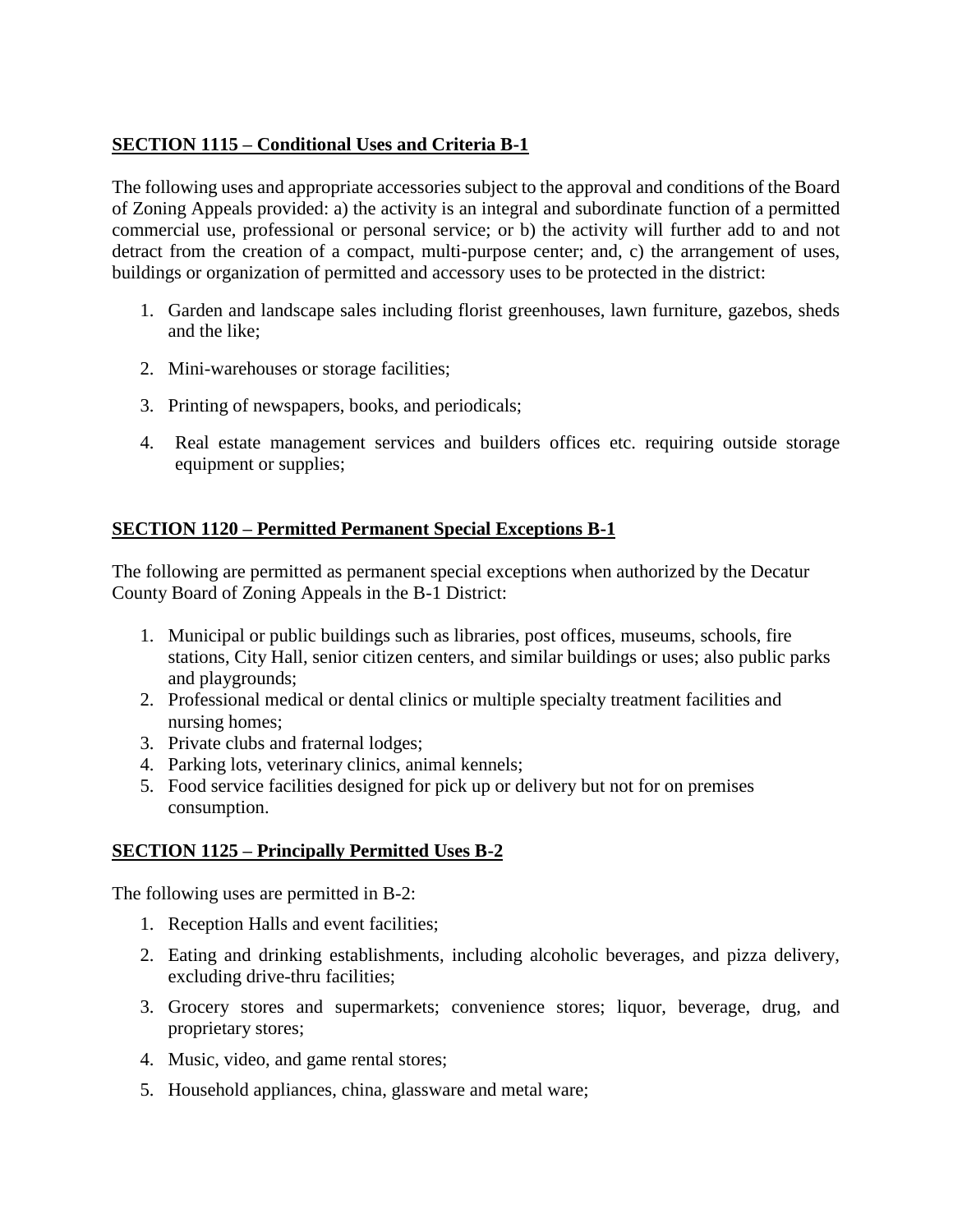- 6. Stores with retail sales of meat, fish, seafood, dairy, poultry products, fruit and vegetables, bakeries, candy/nut/confectionery stores;
- 7. Real estate management services and builders' offices (excluding outside storage of equipment and the like);
- 8. Postal services and packaging services provided the use is essential for pick-up and delivery convenience and not storage or transfer activities;
- 9. Veterinary services, pet grooming services, and boarding of animals (does not include confined feeding operations);
- 10. Writing and publishing of newspapers, periodicals and books;
- 11. Family clothing, shoe stores, specialty clothing or boutiques, and other apparel retail trades;
- 12. Sales and repair of computers, radios, televisions, VCR's, clocks, pianos, and jewelry sales and repair;
- 13. Hardware and home improvement stores, paint, glass, and wallpaper stores and related products;
- 14. Draperies, curtains, upholstery and floor coverings, carpet and rugs, and related household products;
- 15. Furniture and bedding stores, antiques, used merchandise, other specialty stores, art, craft, hobby supplies and products, gifts and novelties, and pawn shops;
- 16. Book, newspaper, magazine, and card stores;
- 17. Colleges, junior colleges, universities, including fraternity and sorority houses, dormitories, business colleges, trade schools, boarding nursery schools, preschools, libraries, and museums;
- 18. Florists including greenhouses;
- 19. Sporting goods sales, indoor shooting ranges, fitness and recreation centers including gymnasiums, clubs, and similar indoor athletic uses;
- 20. Churches, synagogues, temples, and other places of religious assembly for worship;
- 21. Assisted living, adult care, nursing and rest homes, hospitals, clinics and institutions for the care of the aged and for children, homeless shelters and other similar and related residential uses;
- 22. Police and fire stations, ambulance services;
- 23. Telephone exchange stations, radio broadcasting studios, television broadcasting studios and other communication centers and offices excluding any relay, transmitting or receiving towers or similar equipment;
- 24. All principally permitted uses of a B-1 District including drive-thrus and all permanent special exceptions allowed in the B-1 District;
- 25. Department stores, mail order houses, direct retail selling organizations of general merchandise;
- 26. Art and craft galleries and similar exhibit space;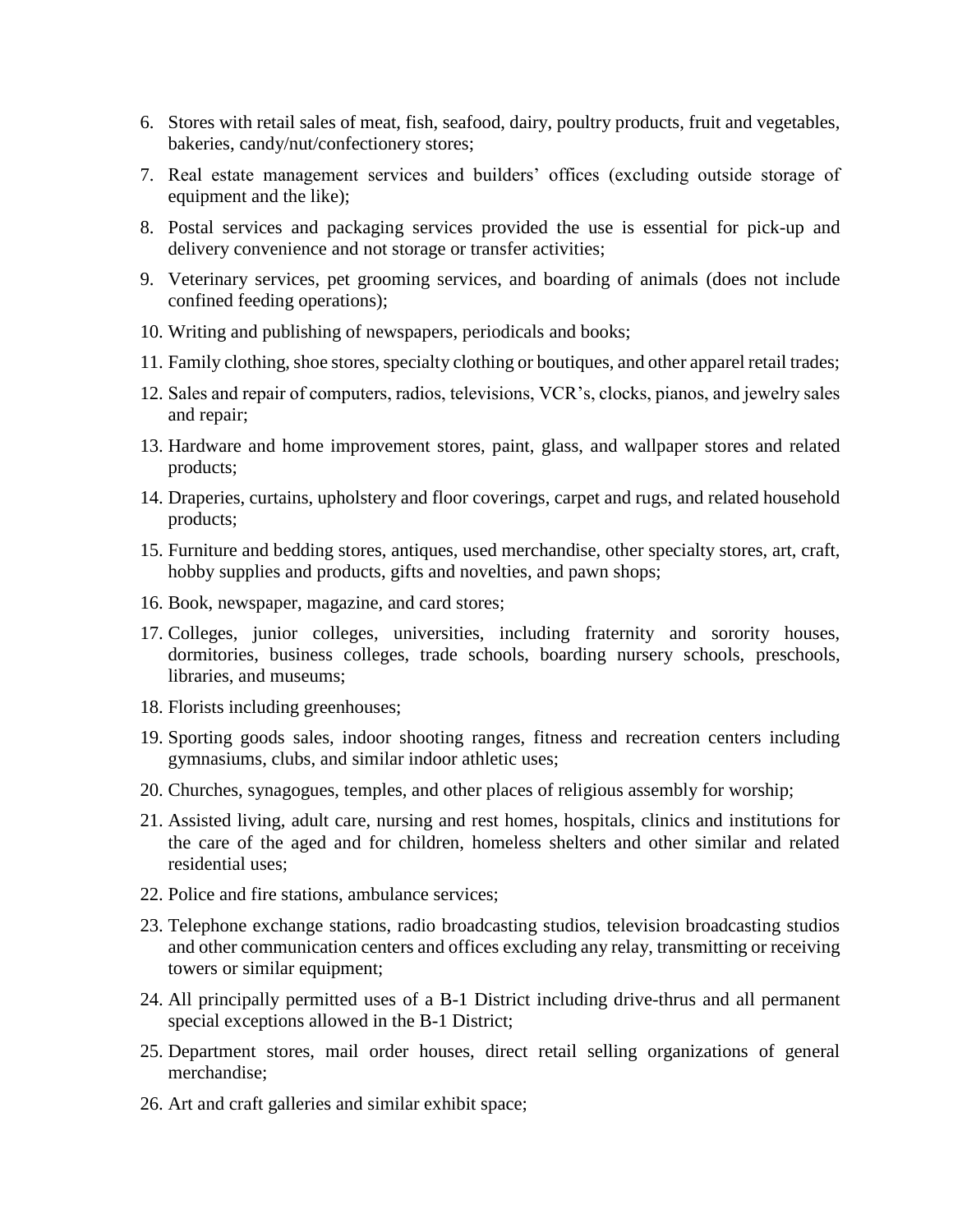- 27. Aquariums, botanical gardens and other natural exhibitions;
- 28. Motion picture theaters (indoor);
- 29. Bowling alley, skating rinks, roller skating rinks, miniature golf courses golf driving ranges, and skateboard facilities;
- 30. Hotels and motels including convention facilities;
- 31. Garden and landscape sales including florist greenhouses, lawn furniture, gazebos, sheds and the like;
- 32. Garden and landscape sales, lawn furniture and the like, farm and garden supply outlets including equipment and vehicles;
- 33. Self storage facilities;
- 34. Reupholsters and furniture repairing and refinishing services;
- 35. Wireless Telecommunication Facilities, according to Article 14 of this ordinance;
- 36. Hospitals, mental facilities, facilities for the insane, substance abuse and related facilities;
- 37. Water towers, electrical substations, telephone switching stations, facilities dealing with boosting or receiving data or communications signals and county garage facilities;
- 38. Jails, and detention centers or similar uses excluding prisons or correctional facilities;
- 39. Car wash, retail auto parts store;
- 40. General office buildings;
- 41. Billiard room.

#### **SECTION 1130 - Accessory Uses B-2**

Accessory uses, buildings and structures customarily incidental and subordinate to any of the permitted uses including:

- 1. Uses or spaces of integral relation to the developed portions of the district;
- 1. Accessory uses for dwelling;
- 2. Signage;
- 3. Parking;
- 4. Temporary buildings incidental to construction;
- 5. Storage, uncrating or unpacking areas provided such activities are an integral function of a permitted use and do not create enclosed or outside spaces which will tend to enlarge or overpower the activities of permitted uses;
- 6. Automatic teller machines;
- 7. Recycling collection points;
- 8. The rental of trucks and trailers (only permitted to be displayed in the side or rear of the property);
- 9. Recreation.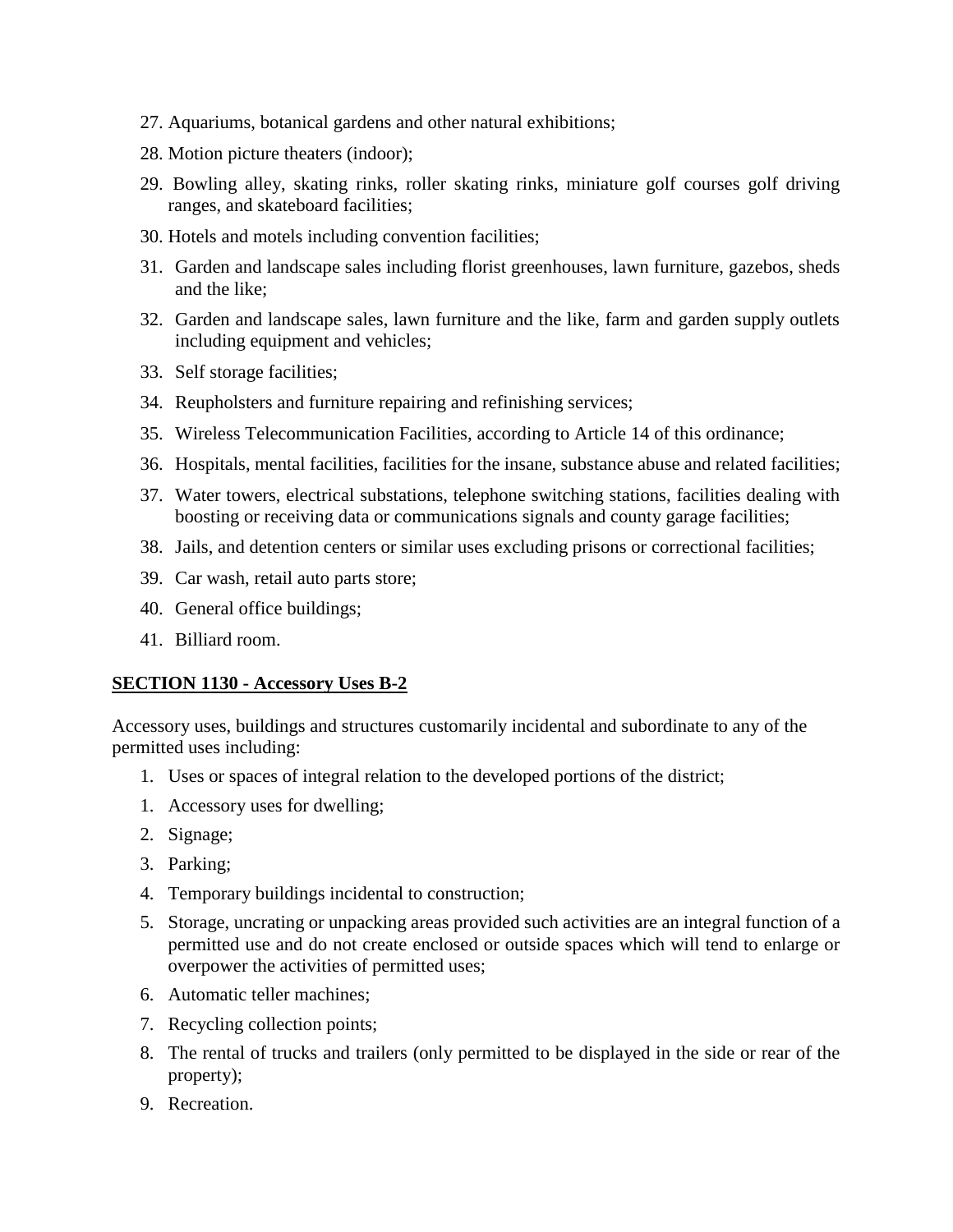10. Any accessory uses must comply with the size and distance regulations for this District.

### **SECTION 1135 – Conditional Uses and Criteria B-2**

The following uses and appropriate accessories subject to the approval and qualifications of the Board of Zoning Appeals provided: a) the activity is an integral and subordinate function of a permitted commercial use, professional or personal service; or b) the activity will further add to, not detract from, the creation of a compact, multi-purpose and pedestrian oriented commerce center; and c) the arrangement of uses, buildings or structures will be mutually compatible with the organization of permitted and accessory uses to be protected in the district:

- 1. Drive-in restaurants, movie theater or similar use;
- 2. Truck stops, wash and repair facilities;
- 3. Flea markets and similar uses;
- 4. Real estate management services and builders offices etc. requiring outside storage equipment and the like;
- 5. The writing, publishing of newspapers, periodicals and books provided any printing operation is subservient to the writing and publishing activity and does not conflict with the purposes of permitted uses of the district;
- 6. Radio and television transmitting or relay stations; antennas or satellite dishes, telephone exchange stations, radio broadcasting studios, television broadcasting studios and other communication centers and offices requiring relay, transmitting or receiving towers or similar equipment;
- 7. Automotive repair facility and wash services for vehicles;
- 8. Eating and drinking establishments, including alcoholic beverages, with drive-thru facilities;
- 9. Small scale sales or leasing of new and used motor vehicles requiring the storage of no more than fifty (50) vehicles on the premises;
- 10. Wireless Telecommunication Facilities, radio and television transmitting or relay stations; antennas or satellite dishes, telephone exchange stations, radio broadcasting studios, television broadcasting studios and other communication centers and offices requiring relay, transmitting, or receiving towers or similar equipment;

#### **SECTION 1140 – Permanent Special Exceptions B-2**

The following are permitted as Permanent Special Exceptions in the B-2 District when authorized by the Decatur County Board of Zoning Appeals:

- 1. Gas station with light service such as oil change, headlight replacement, but not general repair or replacement of major engine or vehicle body parts;
- 2. Compressed Natural Gas Filling Station;
- 3. Print shops, small engine repair and service, lawn mower sales;
- 4. Billiard room with sales and service, spa sales and service, satellite sales and service, swimming pool sales, supplies and service;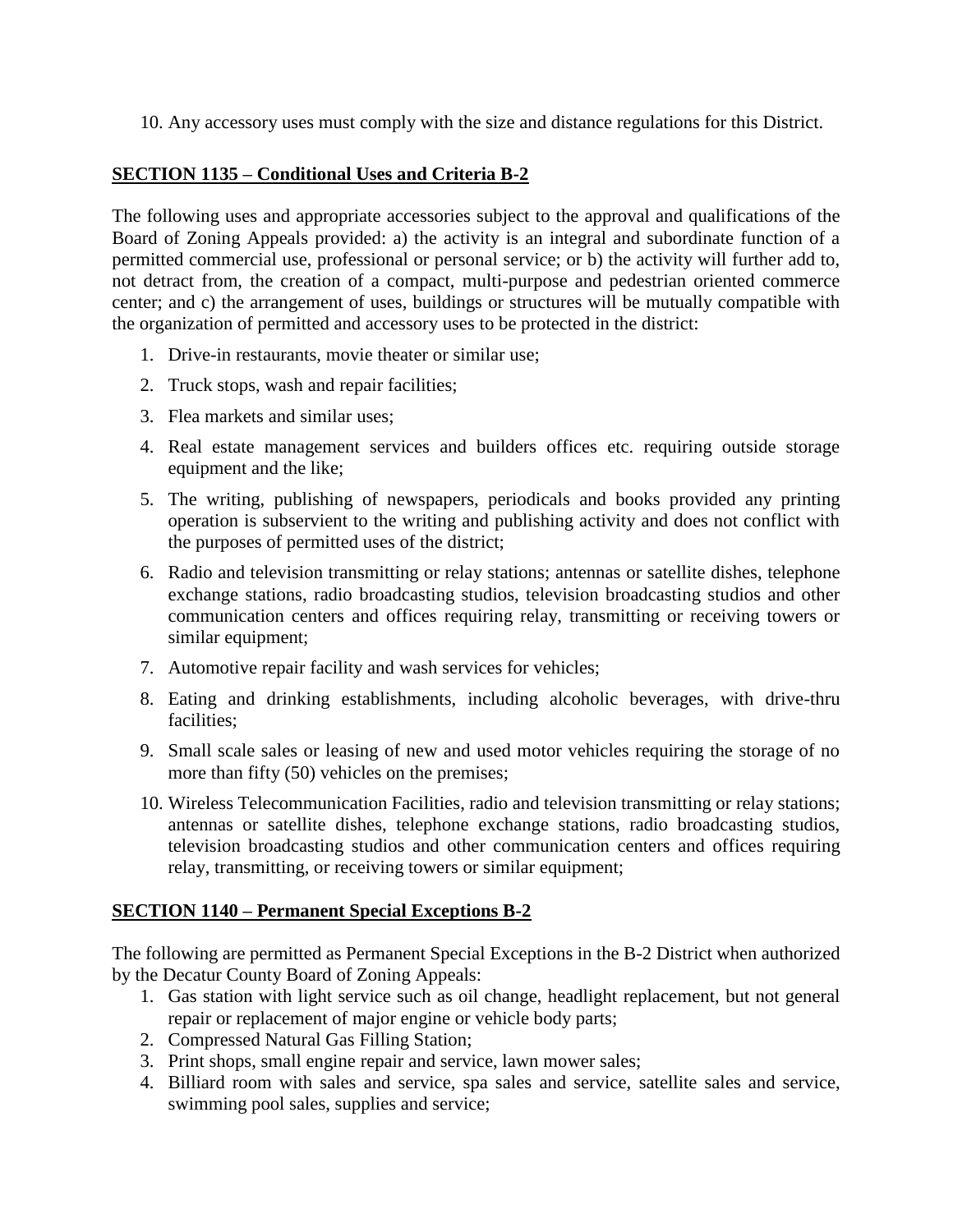5. Wireless Telecommunication Facilities.

## **SECTION 1145 – Principally Permitted Uses B-3**

The following uses are permitted in the B-3 District:

- 1. Arcades and other amusement centers;
- 2. Gasoline filling station and automotive repair facility;
- 3. Compressed Natural Gas Filling Station;
- 4. Sales of automobile, boats, and other watercraft, motorcycles, farm implement, lawn and garden equipment, recreational vehicles, campers, single wide manufactured homes, sheds, car ports, and other pre-fabricated buildings;
- 5. Golf courses, miniature golf, driving ranges, go-cart tracks, and other specialized amusement facilities, roller skating, bowling, swimming beaches, skiing, and other similar outdoor activities;
- 6. Camping, recreation vehicle camps (transient or seasonal use only) and related activities, dude ranches, youth camps, retreat centers, health resorts, ski resorts, amusement and water parks, fairgrounds, and amphitheaters;
- 7. Yachting, boat rentals, boat access sites and marinas, including the sale of fuels;
- 8. Stadiums, arenas, field houses, race tracks, both vehicle and animal related activities and uses;
- 9. Sporting goods and accessories including the sales and service of new and used marine craft, recreational vehicles, camping trailers, motorcycles, and other sporting equipment and sales;
- 10. Sales of lumber, building materials, heating and plumbing equipment, electrical supplies, hardware, farm equipment (normally require large outside storage and display areas);
- 11. Equipment, tool, automobile, truck rental and leasing services;
- 12. Airports, bus terminals, or other transportation facilities;
- 13. Automobile and Truck service and repair, automobile body shops, and painting shops;
- 14. Any utility structure, substation, or pumping station;
- 15. Wholesale businesses;
- 16. Diary processing plants, wholesale bakeries and bakery products prepared for shipping and delivery, beverage bottling plants;
- 17. General auction barns or facilities, but not animal, vehicle, or farm machinery auctions;
- 18. Essential utility services;
- 19. Any Principally Permitted Use in B-1 and B-2 Districts, and any Permanent Special Exception in the B-1 and B-2 Districts;
- 20. Wireless Telecommunication Facilities.

#### **SECTION 1150 – Permanent Special Exceptions B-3**